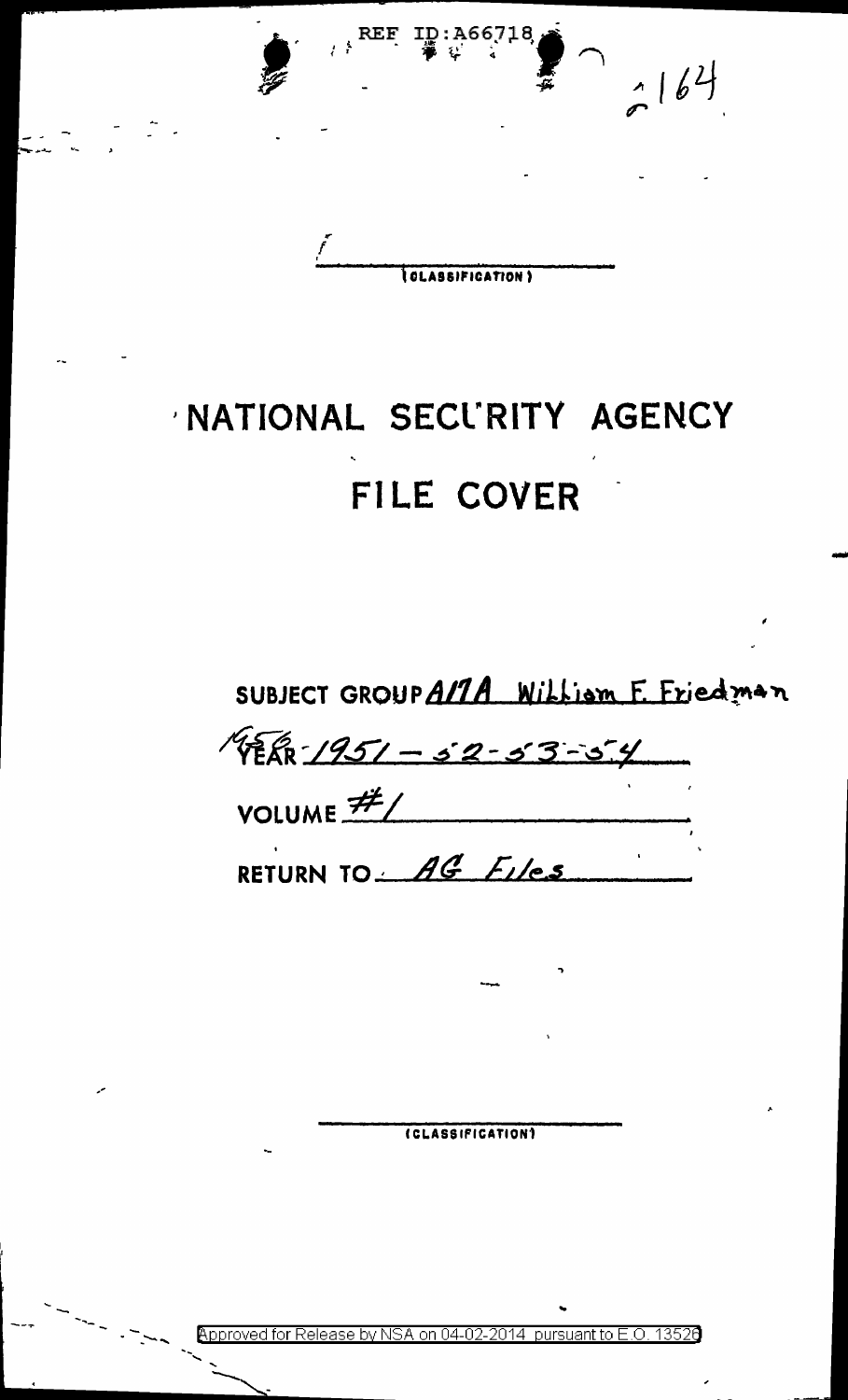## **INDEX OF CONTENTS**

Ξ



Z

## REF ID: A66718



|              | INPLA VI   WAN I LIVI 4 |                                                       |                                        | A 27 A        |                                        | v                                                                                                                                                                                                                               |
|--------------|-------------------------|-------------------------------------------------------|----------------------------------------|---------------|----------------------------------------|---------------------------------------------------------------------------------------------------------------------------------------------------------------------------------------------------------------------------------|
| <b>NO</b>    | DATE                    | <b>FROM</b>                                           | TO                                     | <b>SERIAL</b> | R.S                                    | <b>SUBJECT</b>                                                                                                                                                                                                                  |
| $\mathbf{1}$ | $5 \,$ Jul              | <b>JAG</b>                                            | <b>DIR</b>                             |               | 4250                                   | Proposed Bill for the Relief of<br>William F.Friedman Cryptographic<br><b>Lnventions</b>                                                                                                                                        |
| $\mathbf{2}$ | 23 Jul                  | <b>DIR</b>                                            | <b>JAG</b>                             | 1107          |                                        | $\mathbf{n}$<br>U.<br>$\mathbf{r}$<br>$\mathbf{B}$<br>n<br>8                                                                                                                                                                    |
| 3            | <b>29 Aug</b>           | 440                                                   | <b>DIR</b>                             |               | 5255                                   | и.<br>a.<br>u.<br>ű.<br>-11                                                                                                                                                                                                     |
| 4            |                         | 23 Oct Law Off Fischer<br><b>Nilles</b> and<br>Panzer | Mr Friedman                            |               |                                        | Enclosing Copies of Bill introduced<br>in the Senate and House of Represent<br>ative, etcs                                                                                                                                      |
| 5            | 29 Feb                  | <b>DIRNSA</b>                                         | <b>JAG</b>                             | 369           |                                        | lst Ind-(Basic ltr; Jig D/A of 20<br>Dec 51 , Subh. H.R. 5728, 82nd<br>Congress lst Session, a bill"For the<br>Relief of William F. Priedman" and<br>S.2283,82nd Congress, Lat Session<br>a bill, Ror the Relief of W. Preidman |
| 65           | 8 Jan                   | <b>DIRNSA</b>                                         | JAG                                    | 88            | <b>10472</b>                           | Let Ind- H.R.5728 "For The Relief of<br>William F. Friedman*                                                                                                                                                                    |
| 7            | 6 Mar                   | n                                                     | n                                      | 953           | 21.27                                  | lst Ind- H.R. 1152, 83rd Congress, 14<br>1st Session a Bill "For the Relief of<br>of William F. Friedman <sup>n</sup>                                                                                                           |
| 8            | $70$ et                 | n.                                                    | Seo/Army                               | 0949          |                                        | H.R. 1152, 83rd Congress, 1st. 20011<br>Session                                                                                                                                                                                 |
| 9            | $17$ Nov                | <b>DIRNSA</b>                                         | ASST C/S<br>$-2, D/A$                  |               | 01098 (Att to #10 H.R. "<br>Ser. 5471) | n<br>n<br>n                                                                                                                                                                                                                     |
| 10           | 7 Dec                   | <b>BIENSS</b>                                         | <b>AssChief/Staff 5977</b><br>DoA $-3$ |               |                                        | Declassification of Correspondence                                                                                                                                                                                              |
| n            | $4 \; \text{Jan}$       | <b>DoA</b>                                            | AAN,                                   |               |                                        | M<br>H.R. 1152, 83 Congress, 1st<br>Secsion                                                                                                                                                                                     |
|              |                         |                                                       |                                        |               |                                        |                                                                                                                                                                                                                                 |
|              |                         |                                                       |                                        |               |                                        |                                                                                                                                                                                                                                 |
|              |                         |                                                       |                                        |               |                                        | $\mathbf{r}_i$                                                                                                                                                                                                                  |
|              |                         |                                                       |                                        |               |                                        |                                                                                                                                                                                                                                 |
|              |                         |                                                       |                                        |               |                                        |                                                                                                                                                                                                                                 |
|              |                         |                                                       |                                        |               |                                        |                                                                                                                                                                                                                                 |